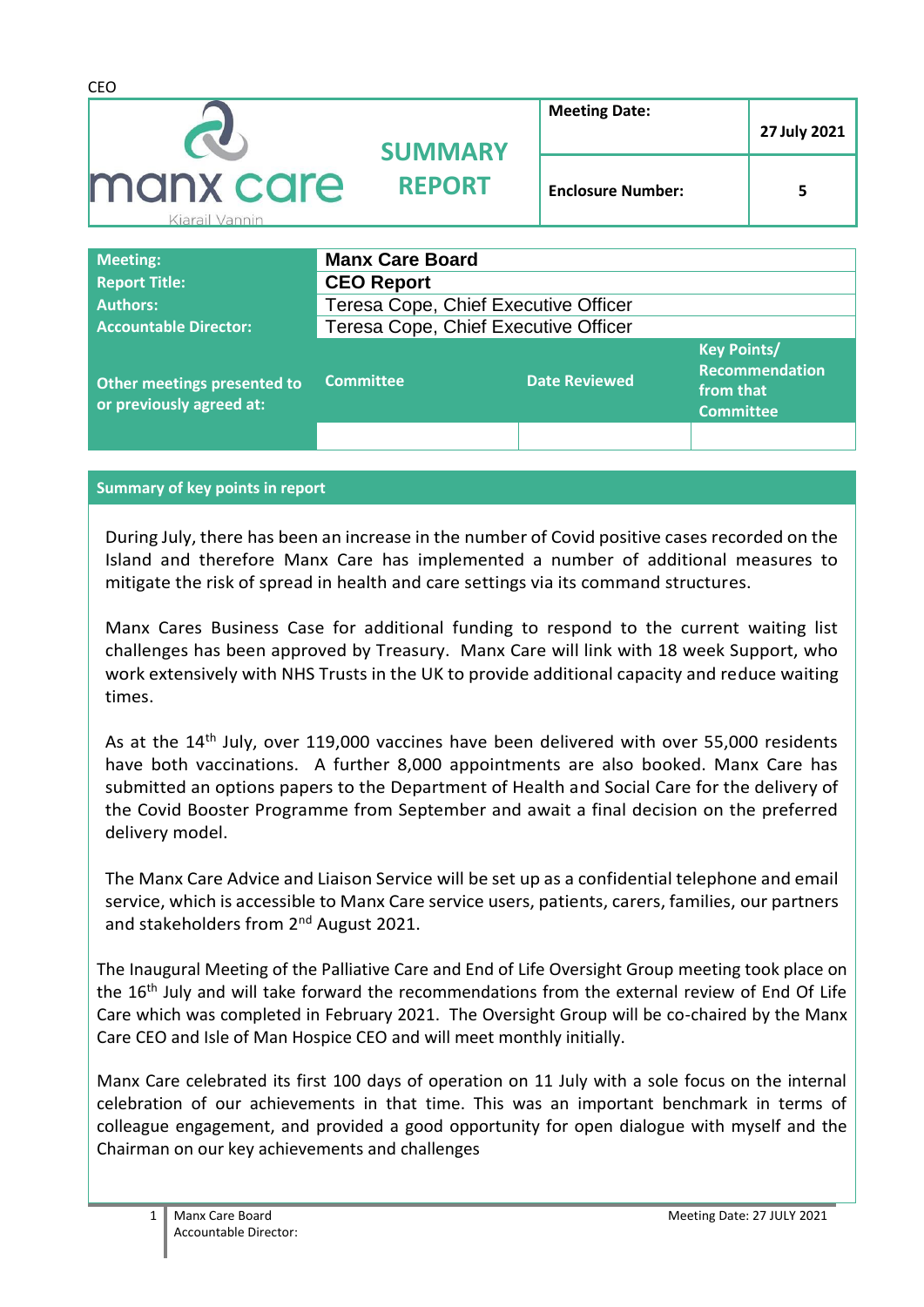| <b>Recommendation for the Committee to consider.</b> |                                                                  |                  |                           |             |  |
|------------------------------------------------------|------------------------------------------------------------------|------------------|---------------------------|-------------|--|
| <b>Consider for Action</b>                           | <b>Approval</b>                                                  | <b>Assurance</b> | $\boldsymbol{\mathsf{x}}$ | Information |  |
|                                                      | It is recommended that the Board note the context of the report. |                  |                           |             |  |
|                                                      |                                                                  |                  |                           |             |  |
|                                                      |                                                                  |                  |                           |             |  |
|                                                      |                                                                  |                  |                           |             |  |

| Is this report relevant to compliance with any<br>key standards? YES OR NO |    |                  | <b>State specific standard</b>     |
|----------------------------------------------------------------------------|----|------------------|------------------------------------|
| <b>IG Governance Toolkit</b>                                               | No |                  |                                    |
| <b>Others (pls specify)</b>                                                |    |                  |                                    |
| <b>Impacts and Implications?</b>                                           |    | <b>YES or NO</b> | If yes, what impact or implication |
| <b>Patient Safety and Experience</b>                                       |    | No.              |                                    |
| <b>Financial (revenue &amp; capital)</b>                                   |    | No.              |                                    |
| <b>OD/Workforce including H&amp;S</b>                                      |    | No               |                                    |
| <b>Equality, Diversity &amp; Inclusion</b>                                 |    | No               |                                    |
| <b>Legal</b>                                                               |    | No.              |                                    |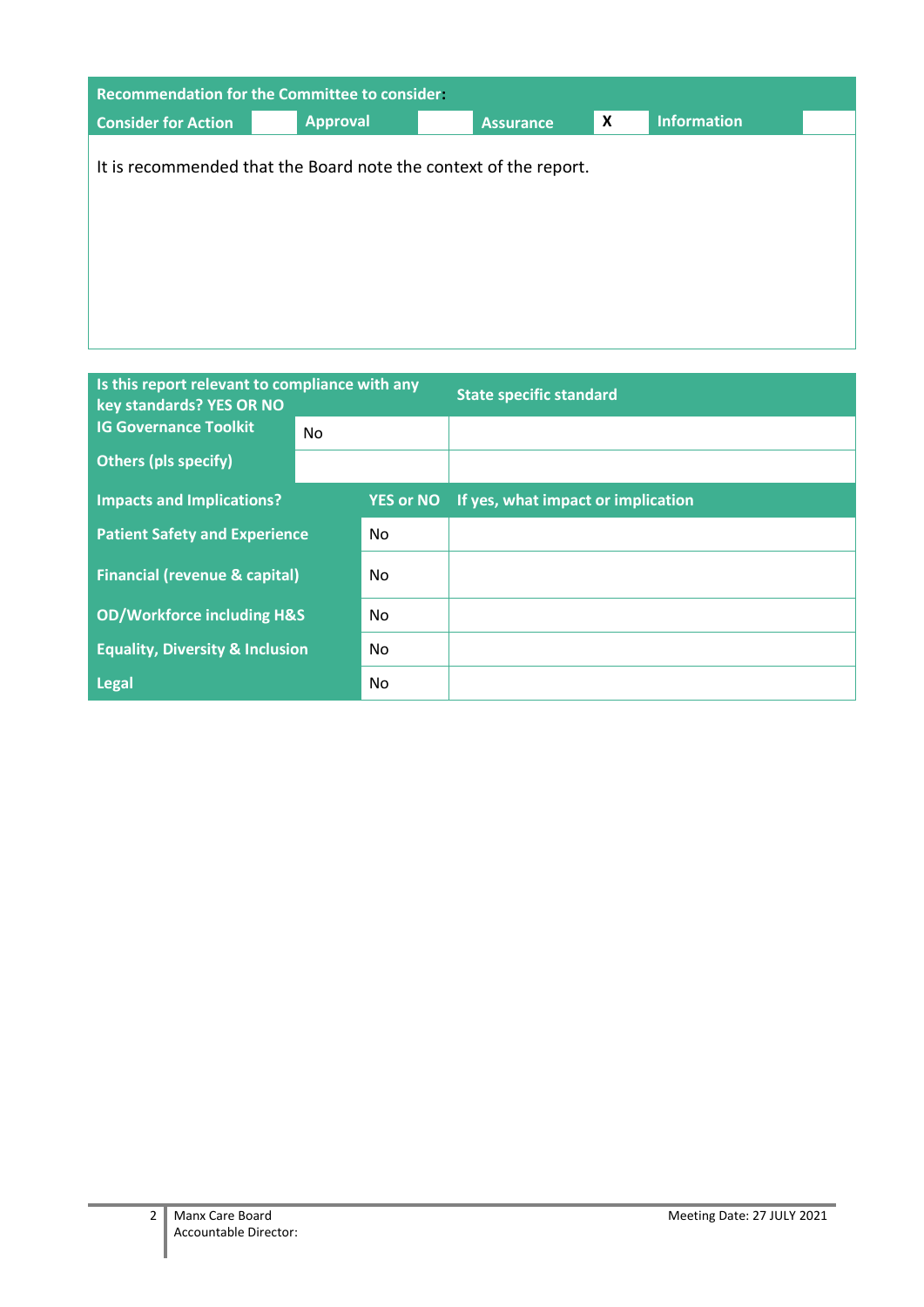# **Section 1: Purpose and Introduction**

#### **Background**

1.1 This report updates the Manx Care Board on activities undertaken by the Chief Executive Officer and draws the Board's attention to any issues of significance or interest.

The report is accompanied by the CEO Horizon Scan which provide a summary of key activities in each of the Manx Care Operational Care Groups, Corporate Departments, the Department and Health and Social Care (DHSC), wider Isle of Man Government and UK Health and Care Services. The Horizon Scan will be prepared monthly led by the CEO and forms part of the communication cascade across the organisation.

#### **Section 2: Operational Updates**

#### 2.1 **Covid-19 Update**

During July, there has been an increase in the number of Covid positive cases recorded on the Island. There is confirmed community transmission of SARS-CoV-2 and therefore Manx Care has implemented a number of additional measures to mitigate the risk of spread in health and care settings. This has included reverting to visitor restrictions in Nobles Hospital and use of face masks in all settings with effect from Monday 19th July 2021. The Bronze Command arrangements have also been stood back up to ensure close monitoring of the situation. A further verbal update on this matter will be provided to the Board.

#### 2.2 **Waiting List Reduction Programme**

Manx Cares Business Case for additional funding to respond to the current waiting list challenges has been approved by Treasury. Manx Care will link with 18 week Support, who work extensively with NHS Trusts in the UK to provide additional capacity and reduce waiting times. The programme will be managed through the Performance and Delivery subgroup of EMC, with the Director of Operations as the Senior Responsible Officer. An experienced senior manager with extensive planned care and waiting list management experience will join Manx Care from August 2021 for the remainder of the year to oversee the programme.

A regular update on the programme will be provided to the Manx Care Board from August as part of the Integrated Performance Report.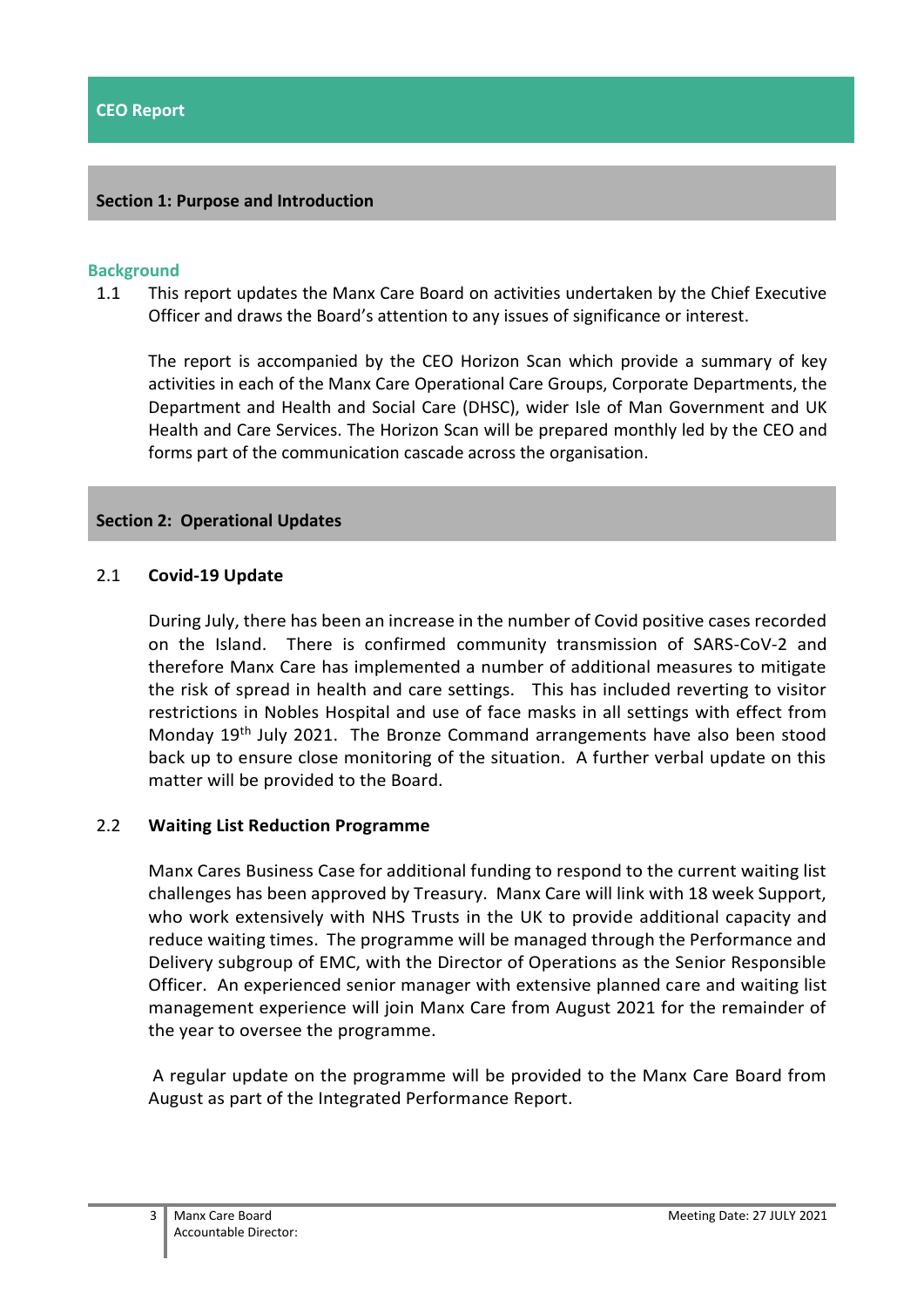# 2.3 **Theatre Improvement Programme**

The Theatre Improvement Programme continue to progress and the team from Development Consulting have been present on Island throughout July with weekly meeting scheduled with the senior leadership team to monitor programme .

Work continues to prepare for the Association for Perioperative Practice (AFPP) accreditation audit which has been scheduled for 20<sup>th</sup> September. A data dashboard is under development and the overall programme is rated amber due to some slippage in the overall programme as a result of the team not being able to be physically on Island during May 2021.

# 2.4 **Executive Management Committee**

The Executive Management Committee (EMC) held on the 30<sup>th</sup> June 2021 approved the Cost Improvement Programme (CIP) report for Manx Care produced in conjunction with Mersey Internal Audit; approved the Full Capacity Protocol and OPEL Escalation Framework for Nobles Hospital and approved progress against the Required Outcomes Framework as at the end of quarter 1.

There were no items for formal escalation to the Board.

# 2.5 **Vaccination Programme**

As at the 14<sup>th</sup> July, over 119,000 vaccines have been delivered with over 55,000 residents have both vaccinations. A further 8,000 appointments are also booked.

Manx Care has submitted an options papers to the Department of Health and Social Care for the delivery of the Covid Booster Programme from September and await a final decision on the preferred delivery model. Manx Care has recommended a preferred option of the Primary Care Network leading on the delivery of the booster programme.

# 2.8 **Manx Care Advice and Liaison Service**

The Manx Care Advice and Liaison Service will initially be set up as a confidential telephone and email service, which is accessible to Manx Care service users, patients, carers, families, our partners and stakeholders.

The service will be available from Monday to Friday, 10 am  $-$  3 pm and will provide advice, support and sign posting service for all health and social care related matters and services. The team will aim to help resolve users' concerns quickly and efficiently and signpost to other services, including the Manx Care Complaint's Process where appropriate.

The service will commence on the  $2^{nd}$  August 2021 and will be subject to a formal evaluation of the first 6 months.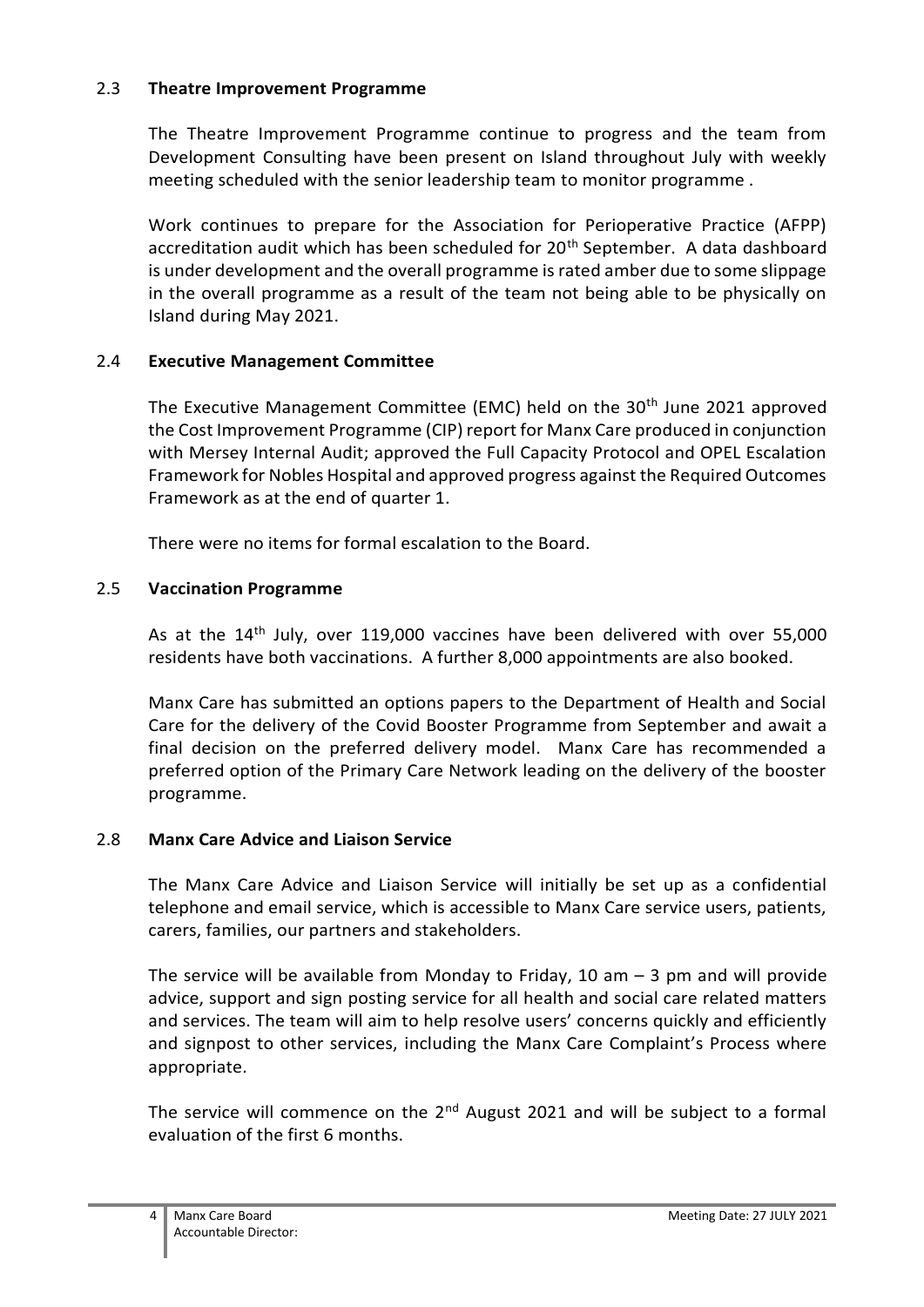# **Section 3: Communication and Engagement**

- 3.1 Proactive external communication increased significantly across July, with the release of a number of news stories designed to highlight some of the positive work that Manx Care is delivering across its Care Groups and in line with the Required Outcomes Framework. This has been a combination of strategic and operational activity, with much of the content driven from the Women, Children's and Families Care Group. This has attracted widespread attention and endorsement from members of the public through reporting in the local media and across social media, for example the launch of the Rainbow Care service for pregnant women who have previously endured the loss of a baby. Further planned external communication in July is expected to attract attention from both the media and the public, including Manx Care's plans to reduce waiting lists across nine clinical specialities and its breast service, and the launch of the Manx Care Advice and Liaison Service (MCALS).
- 3.2 Internally, the established communications operating rhythm continues to work well; the amount of feedback being generated from operational and strategic, Executive-led communication highlights the impact this is having on colleagues.

Manx Care celebrated its first 100 days of operation on 11 July with a sole focus on the internal celebration of our achievements in that time. This was an important benchmark in terms of colleague engagement, and provided a good opportunity for open dialogue with myself and the Chairman on our key achievements and challenges. Challenges were addressed with transparency in order to promote the open and honest culture being driven across Manx Care.

3.3 Communication resourcing remains an issue; however, a Business Case to resource an inhouse department has been given formal approval at Business Case Review Group and Executive Team level. If this is granted formal approval at the Executive Management Meeting on 30 July, recruitment will begin in early August. Cabinet Office continues to provide support to Manx Care where possible, particularly around media enquiry management, social media management and graphic/digital design.

# **Section 4: Service Visits and Partnership Working**

# 4.1 **Service and Partnership Visits**

During July I have visited the School Nursing Team meeting a number of the team including 3 of the trainee School Nurses who are due to qualify at the end of July.